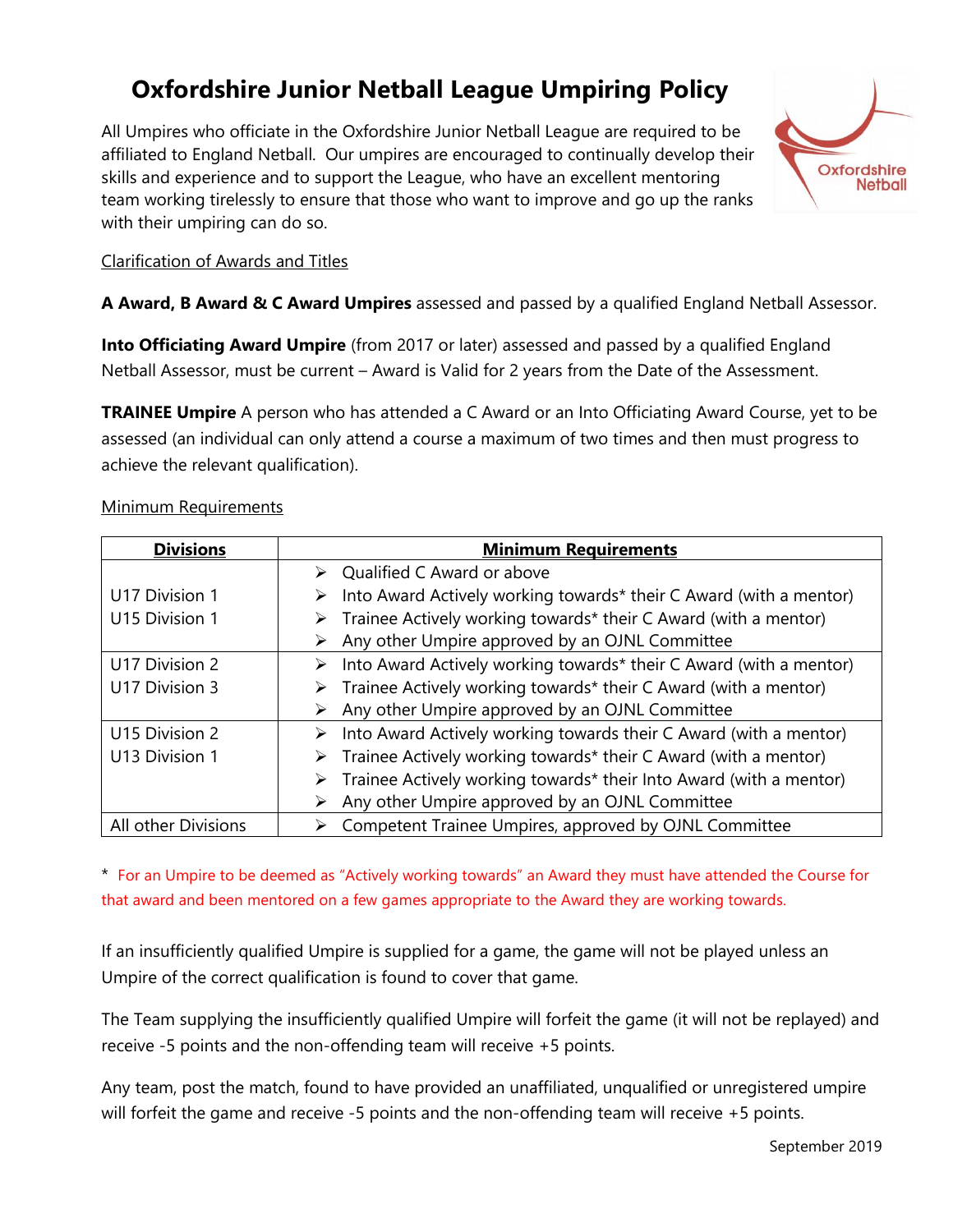# **Mentors**

Umpire Mentors must be affiliated to England Netball and hold a current England Netball Officiating Qualification.

Mentors are permitted to move around the court their Mentee is Umpiring on to ensure they can accurately observe the Mentees Performance. Mentors must take appropriate care, when moving around the court, not to create a hazard to other umpires, players and spectators.

#### TRAINEE Umpires

Trainee Umpires must have attended a C Award or an 'Into Officiating Award' course prior to officiating in the OJNL.

Trainee Umpires must be mentored on all games they officiate, in the OJNL, unless they have been deemed competent, by a qualified OJNL Committee, to umpire without one. Where a Junior Trainee Umpire is deemed competent to Umpire alone a responsible adult should be stood with the scorers, as a duty of care, in case the Junior Trainee Umpire requires support.

The OJNL Committee reserve the right to use any OJNL League game for Assessment of Umpires.

# **Payment**

The recommended payment for OJNL games is :-

| Trainee & Into Umpires | £10.00 per game |
|------------------------|-----------------|
| C Award & Above        | £15.00 per game |

# Maximum Umpire Officiating (per day)

A C Award Qualified Umpire, or above, may umpire a maximum of three OJNL games per day.

A C Award Qualified Umpire can umpire a maximum of two consecutive games and then must have a minimum of a one-hour break before they officiate another one.

A Into Officiating Qualified Umpire may umpire a maximum of two OJNL games per day but they cannot be consecutive, they must have a minimum of a one-hour break before they officiate their second game.

Trainee Umpires may umpire one OJNL game per day, in the age group to which they have been allocated.

# Log Book

All Umpires in the OJNL are encouraged to maintain a Log Book of the games they have officiated. Umpires actively working towards an Award should be maintaining a Log Book which should be made available to the Oxfordshire Netball Development Board Officiating Officer when an Assessment is requested. A copy of the Log Book can be found on [www.oxfordshirenetball.co.uk/officiating.](http://www.oxfordshirenetball.co.uk/officiating) Please print a copy and get it signed at the end of each game.